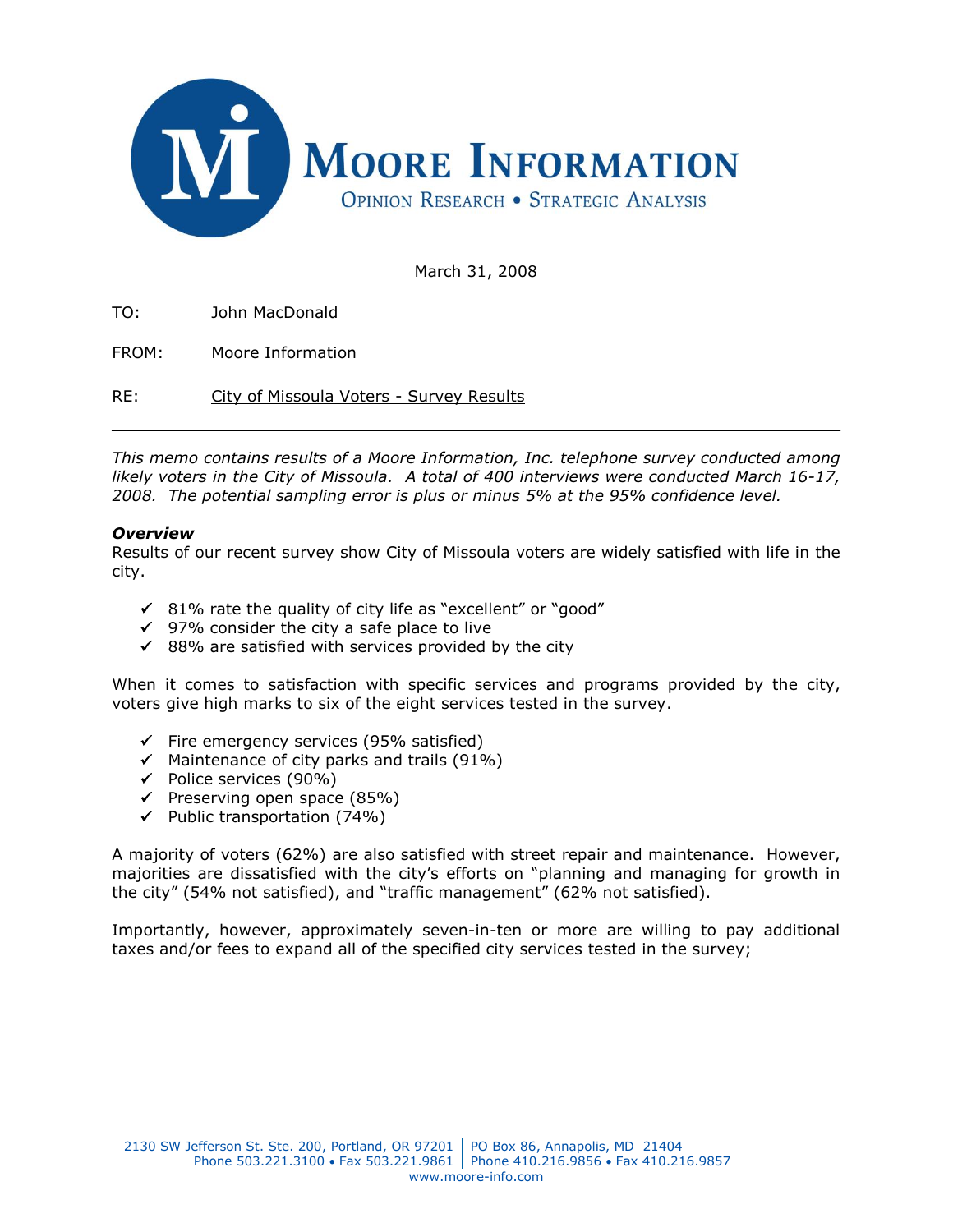- $\checkmark$  Fire emergency services (80% willing)
- $\checkmark$  Police services (74%)
- $\checkmark$  Street repair and maintenance (72%)
- $\checkmark$  Maintenance and improvement of city parks and trails (71%)
- $\checkmark$  Traffic management (70%)
- $\checkmark$  Public transportation (69%)
- $\checkmark$  Preserving open spaces (68%)

Further, when asked specifically how much they would be willing to pay to enhance city services in general, a third (32%) say they are willing to pay \$50 or more annually.

Looking at support for a potential city bond measure, we find a majority of voters (53%) support a measure to pay for construction of a new police facility to replace the current facility, while 38% are opposed and 10% have no opinion. Generally speaking, funding measures that fail to reach 60% support in initial polling are considered unlikely to pass on Election Day. Based on this general "rule of thumb," passage of the bond measure to fund a new city police facility could be an uphill battle today.

Finally, a two-cent per gallon gas tax increase to pay for transportation improvements meets with opposition today (40% support, 57% oppose). However, when respondents are informed a portion of the two-cent increase would be dedicated specifically for sidewalks, bike lanes and bus stops, 50% say they are more likely to vote for a two-cent gas tax increase, while 45% are less likely.

More detailed findings follow.

# *Perceptions of Life in Missoula*

Missoula voters are widely satisfied with the quality of life in the city. Fully 81% rate their quality of life in Missoula as "excellent" (37%) or "good" (45%). Just 14% say their quality of life in Missoula is "average" and another 4% say its "below average" or "poor." Majorities among all voter subgroups agree the quality of life in the city is above par; however, respondents in households earning less than \$25,000 annually are less likely than higher income households to give an "excellent" or "good" rating, and those who rent their current residence are less likely than homeowners to be optimistic about life in Missoula.

Today, there is no consensus when it comes to the most pressing problem facing people in the City of Missoula. Specific mentions included "affordable housing" (19%), "employment/wages" (14%), "traffic congestion" (13%), "growth management" (8%), "economic conditions/poverty" (6%), "transportation availability" (5%), "road conditions" (4%) and "cost of living" (4%). Regionally, "affordable housing" is the most prominent mention in the Northeast area of the City, and is also a leading concern in City Center. To the South, voters are more likely to mention "traffic congestion," and there is no consensus among Northwest Missoula residents.

When asked what residents like most about their city, "friendliness/sense of community" (17%), "location/open spaces" (16%), "outdoor scenery" (15%), and "variety of activities and services" (13%) are all leading mentions. Other perceived advantages of Missoula include "diversity/culture (7%), "quiet/preferable size" (6%) "quality of life" (5%) and "everything" (5%). Nothing else was mentioned by more than 4% of voters.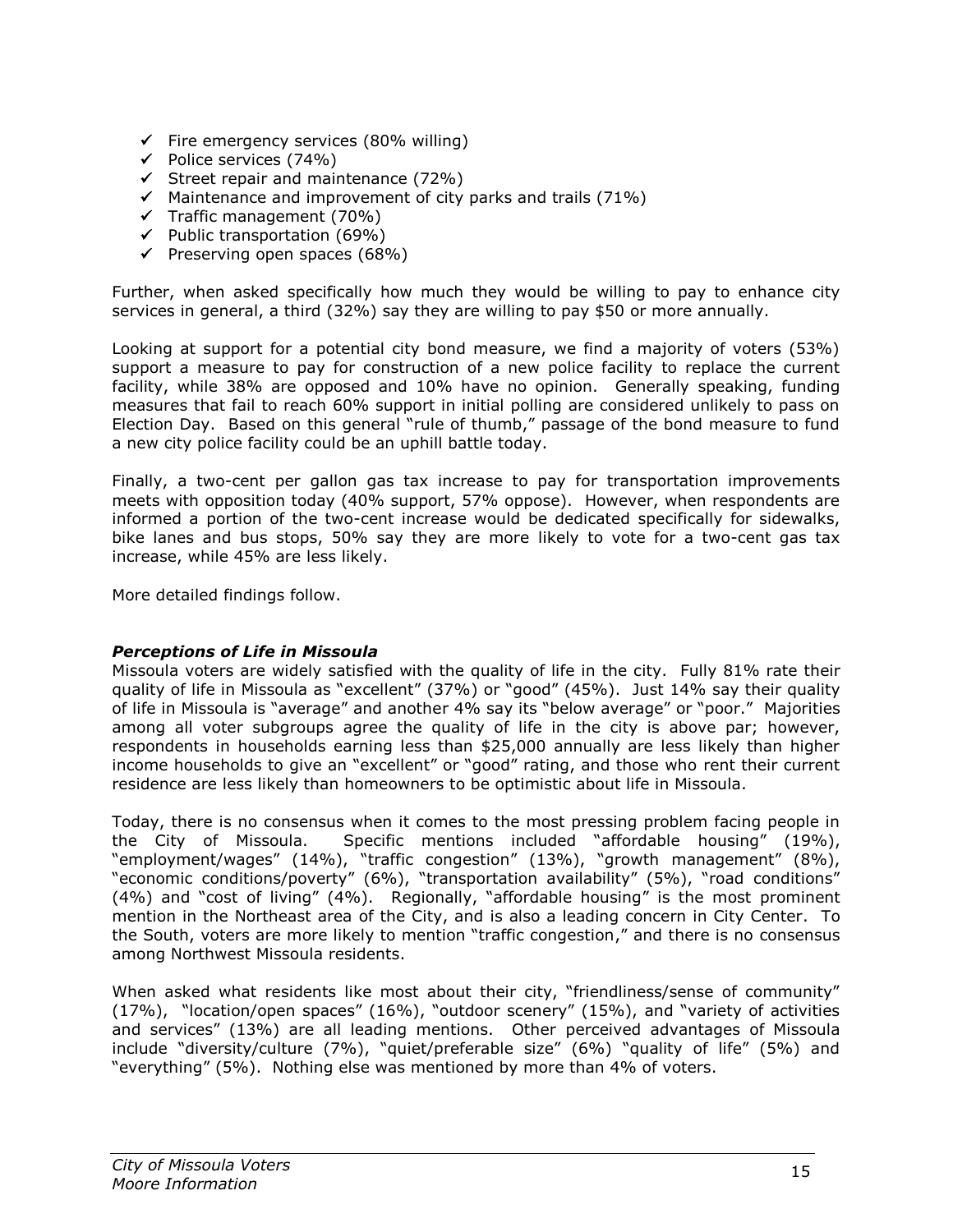Conversely, when asked what respondents like least about the city, we find "traffic congestion" tops the list at 17%, followed by "growth/urban development" (11%), "pollution" (6%) and "road conditions" (5%). Another 4% each mentioned "winter conditions," "affordable housing," "liberal attitudes" and "government organization/planning." Still, 19% of voters did not offer a complaint about life in Missoula.

Respondents were also asked which one or two characteristics of the city they would like to see preserved. "Natural open spaces" was the leading characteristic (for 37%), while others mentioned the "downtown area" (17%), "parks/areas of outdoor recreation" (17%), "historic sites/buildings" (13%), "quality of life/friendly atmosphere" (9%), "university/education setting" (8%), "small town feel" (6%) and for 5%, the "riverfront" and the city's "diversity" were leading characteristics for preservation.

Thinking about personal safety, respondents were asked how safe they feel in the City of Missoula. Fully 97% say they feel "very" (49%) or "fairly" (48%) safe. Just 3% of voters say they do not feel safe in Missoula. Wide majorities of voters throughout the city and among all subgroups report feeling safe in Missoula today.

# *Satisfaction with City Services and Programs*

Voters are generally satisfied with the services provided by the City of Missoula. Indeed, fully 88% say they are satisfied, including 32% who are "very" satisfied and 56% who are "fairly" satisfied. Just one-in-ten (11%) say they are not satisfied with the city's services. Wide majorities in all major subgroups are satisfied with city services today.

Respondents were asked to rate their level of satisfaction with eight specific services and programs the City of Missoula provides its residents. Six of the eight services receive high marks from voters, but as the following table shows, voters are less satisfied with two other services tested in the survey.

|                                                                                  | Very<br>satisfied | Fairly<br>satisfied | <b>TOTAL</b><br>satisfied | <b>TOTAL not</b><br>satisfied |
|----------------------------------------------------------------------------------|-------------------|---------------------|---------------------------|-------------------------------|
|                                                                                  |                   |                     |                           |                               |
| Fire emergency services                                                          | 65%               | 30%                 | 95%                       | $1\%$                         |
| Maintenance of city parks and<br>trails                                          | 42%               | 49%                 | 91%                       | 7%                            |
| Police services                                                                  | 41%               | 49%                 | 90%                       | 7%                            |
| Preserving open space                                                            | 33%               | 51%                 | 85%                       | 13%                           |
| Public transportation                                                            | 31%               | 44%                 | <b>74%</b>                | 18%                           |
| Street repair and maintenance                                                    | 15%               | 47%                 | 62%                       | 38%                           |
| Planning and managing for<br>growth in the city                                  | 7%                | 34%                 | 41%                       | 54%                           |
| Traffic management, such as<br>controlling traffic flow and<br>easing congestion | 7%                | 32%                 | <b>38%</b>                | 62%                           |

# *City Services and Program Ratings*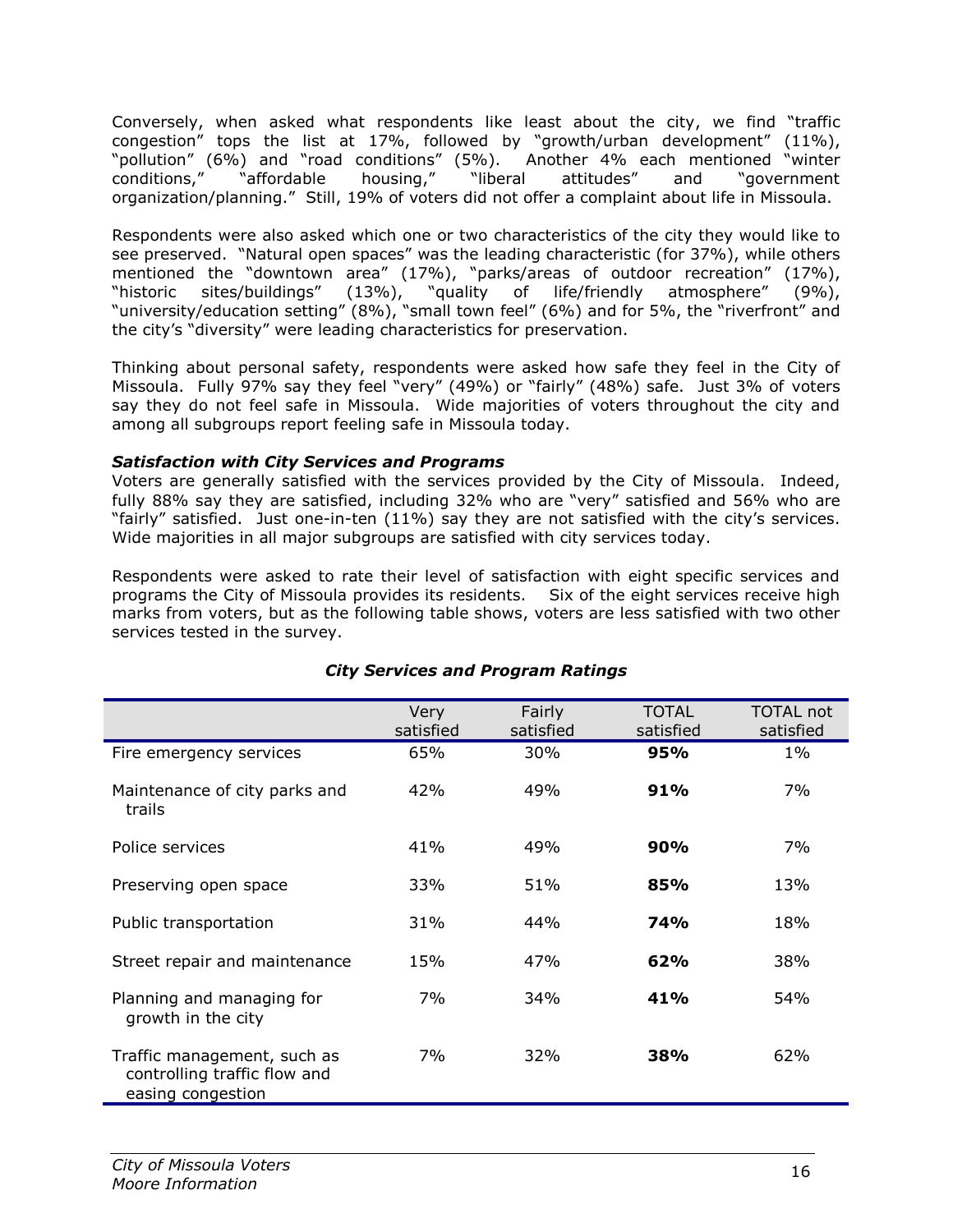# *Expanding/Enhancing City Services and Programs*

The survey explored respondents willingness to pay additional taxes and/or fees to expand seven services and programs provide by the City of Missoula. Respondents were read the following and then asked to rate each service.

*"The City of Missoula is in the process of prioritizing projects and determining necessary funding levels. The cost of providing city services and programs increases every year. To maintain, enhance or offer new services that citizens want, the city would need to increase taxes and/or fees for city services and programs."*

As the following table illustrates, a wide majority of respondents are willing to pay more for each of the seven services and programs tested in the survey.

|                                                                                  | <b>Very</b><br>willing | Fairly<br>willing | <b>TOTAL</b><br>willing | <b>TOTAL not</b><br>willing |
|----------------------------------------------------------------------------------|------------------------|-------------------|-------------------------|-----------------------------|
| Fire emergency services                                                          | 34%                    | 46%               | 80%                     | 16%                         |
| Police services                                                                  | 29%                    | 45%               | <b>74%</b>              | 22%                         |
| Street repair and maintenance,<br>including street cleaning and snow<br>removal  | 23%                    | 49%               | <b>72%</b>              | 26%                         |
| Maintenance and improvements to<br>city parks and trails                         | 30%                    | 41%               | <b>71%</b>              | 27%                         |
| Traffic management, such as<br>controlling traffic flow and easing<br>congestion | 29%                    | 42%               | <b>70%</b>              | 27%                         |
| Public transportation                                                            | 29%                    | 40%               | 69%                     | 28%                         |
| Preserve open space                                                              | 37%                    | 31%               | 68%                     | 29%                         |

# **Willingness to Pay for Expanded Services or Programs**

When asked which of these seven services should have highest priority for additional funding, or if some other service not mentioned should have priority, we find traffic management tops the list (for 22% of voters), followed by police services (15%), preserving open space (14%), street repair and maintenance (12%), public transportation (8%), fire emergency services (7%) and improvements to parks and trails (6%).

Importantly, when respondents are asked specifically how much they would be willing to pay on an annual basis to enhance city services and programs in general, we find eight-inten (84%) willing to pay more. A third (32%) report they are willing to pay an additional \$50 dollars or more annually to enhance city services, 11% are willing to pay \$40-\$49 annually, 12% say \$30-\$39, 12% say \$20-29, and 17% are willing to pay less than \$20 per year to enhance services. Just 9% are not willing to pay anything, and 7% are unsure. Not surprisingly, as household income increases, so too does willingness to pay more to enhance services and programs, as voters in households earning \$50,000 or more annually are more willing than lower income households to pay \$50 or more/year to enhance